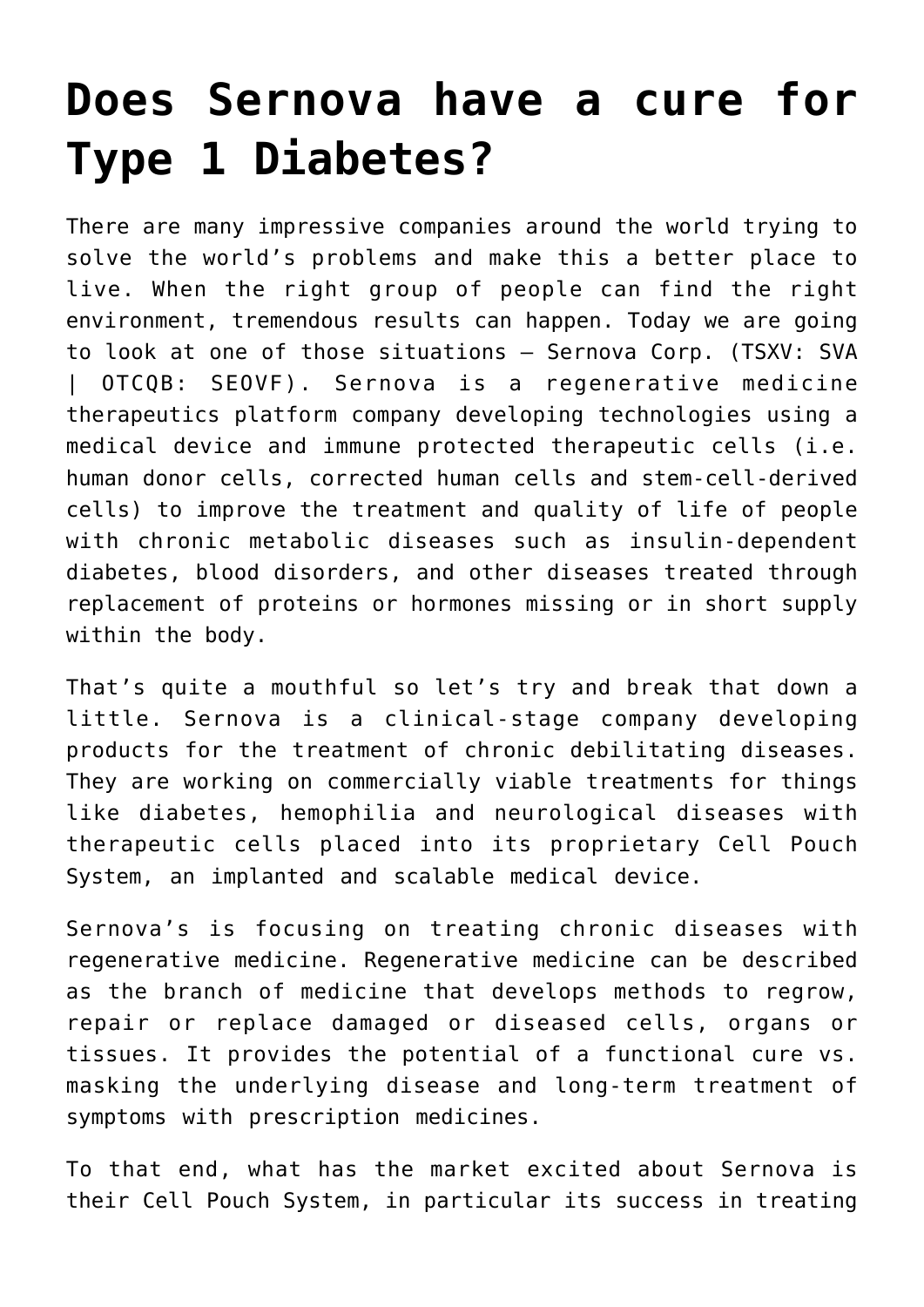Diabetes. Effectively this is a novel implantable and scalable medical device which forms a natural environment in the body for the housing and long-term survival and function of therapeutic cells. These therapeutic cells release necessary proteins or factors missing from the body to treat chronic diseases as an alternative to daily administration of drugs. On Jan 15, 2021, the [company announced positive preliminary](https://www.thenewswire.com/press-releases/1A8vFw4YY-sernova-principal-investigator-presents-additional-positive-preliminary-safety-and-efficacy-data-from-ongoing-us-phase-i-ii-cell-pouch-clinical-trial-for-type-1-diabetes.html) [safety and efficacy data](https://www.thenewswire.com/press-releases/1A8vFw4YY-sernova-principal-investigator-presents-additional-positive-preliminary-safety-and-efficacy-data-from-ongoing-us-phase-i-ii-cell-pouch-clinical-trial-for-type-1-diabetes.html) from the ongoing U.S. Phase I/II Cell Pouch clinical trial for Type-1 Diabetes. In fact, one patient has now been insulin free (requiring no injectable insulin) for nine months with optimal glucose control.

This news vaulted the stock from \$0.75 to over \$2.00. The reason for the excitement over this news is that Sernova's proposed solution for Type-1 Diabetes represents a potential commercial opportunity of \$30 billion for the company. However, there are a lot more applications for the Cell Pouch System that Sernova is concurrently working on. They have completed a pre-clinical proof-of-concept for Hemophilia with a \$10 billion estimated market size and have a clinical program under development for a Thyroid program with an estimated \$2.2 billion market opportunity.

This is pretty impressive stuff but it's by no means an overnight success story. The company began trading under the name Sernova in 2006 with the first positive results from a long-term study evaluating the Cell Pouch System in a preclinical model of diabetes in July 2010. This has been years in the making but is finally getting close to a deliverable, and hopefully very profitable, product.

If you or anyone you know is afflicted with any of these maladies, which therapeutic would you sign up for? An existing regime of regularly administered drugs or an implant that fixes the problem at source and requires little to no maintenance. I'm pretty sure I know what I'd sign up for assuming nothing discouraging arises from clinical trials.